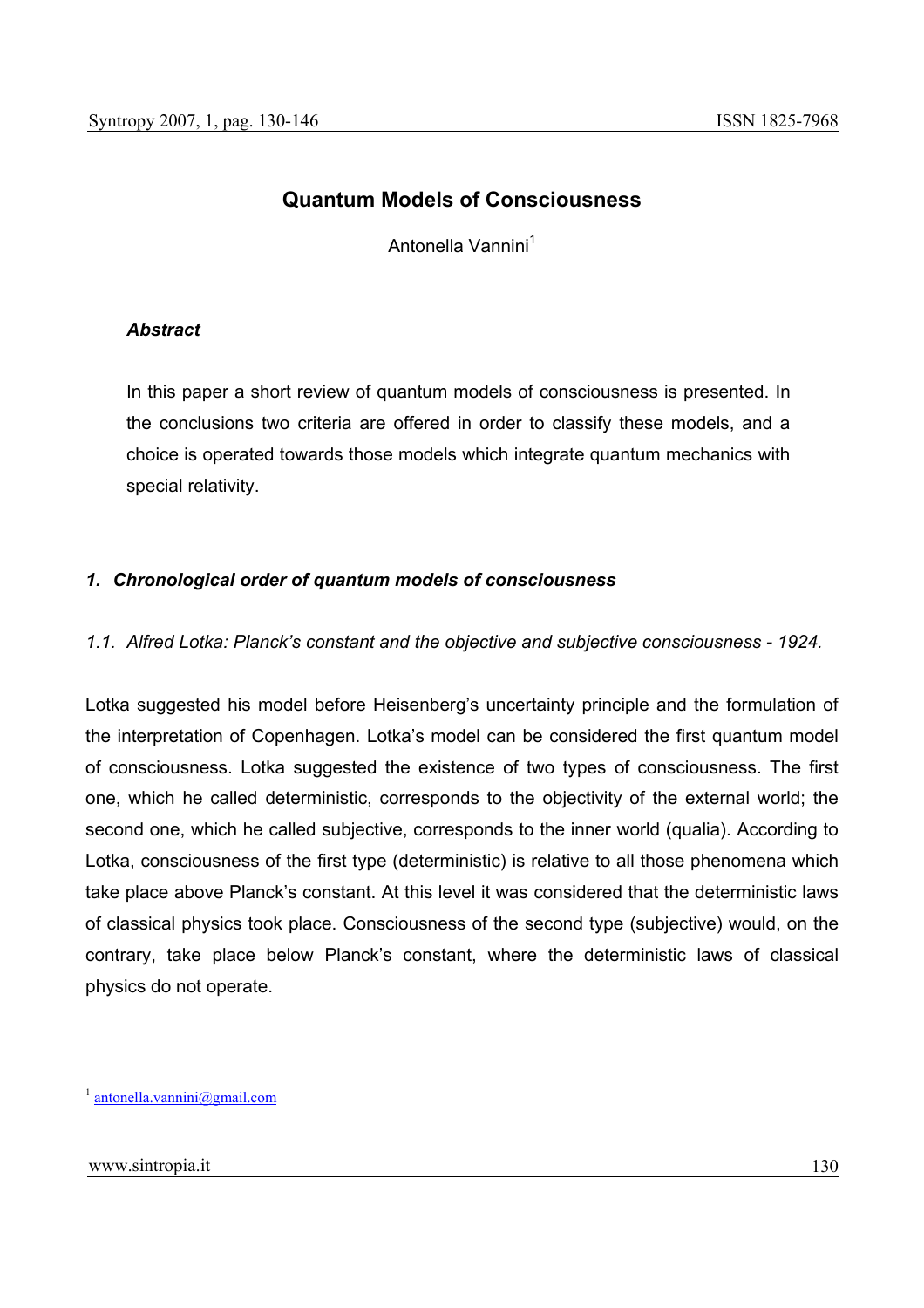# *1.2. Niels Bohr model: consciousness creates reality through the collapse of the wave function - 1930.*

The interpretation of Copenhagen proposed by Niels Bohr and Werner Heisenberg, suggests a direct link between consciousness and Quantum Mechanics. This interpretation attributes to consciousness an explicit role, through the act of measurement and observation, forcing the wave function to collapse into a particle and determining in this way reality itself. According to Bohr and Heisenberg consciousness would be an immanent property of reality which exists before the creation of reality.

### *1.3. Luigi Fantappiè: advanced waves and syntropy - 1941.*

Fantappiè starts from the d'Alembert operator which in Klein-Gordon's relativistic generalization of Schrödinger's wave equation has two wave solutions: *retarded waves* which diverge from the past to the future and anticipated waves which diverge from the future to the past, and which for us, moving forward in time, correspond to converging waves, attractors/absorbers. Studying the mathematical properties of these waves Fantappiè discovered that the diverging waves are governed by the law of entropy, whereas the converging waves are governed by a symmetrical law, which concentrates energy, produces differentiation, structures and order, and which Fantappiè named syntropy. Fantappiè recognized the properties of the law of syntropy in the living systems, and concluded that living systems are a consequence of anticipated waves. Starting from the mathematical properties of the laws of syntropy and entropy, Fantappiè arrived to the formulation of a model of consciousness based on the following elements:

- *Free will:* which is generally considered a fundamental element of consciousness, is seen as the consequence of a permanent state of choice between information coming from the past and emotions coming from the future.
- *Feeling of life:* another basic component of consciousness is, according to Fantappiè, a direct consequence of waves moving backward in time, from the future to the past.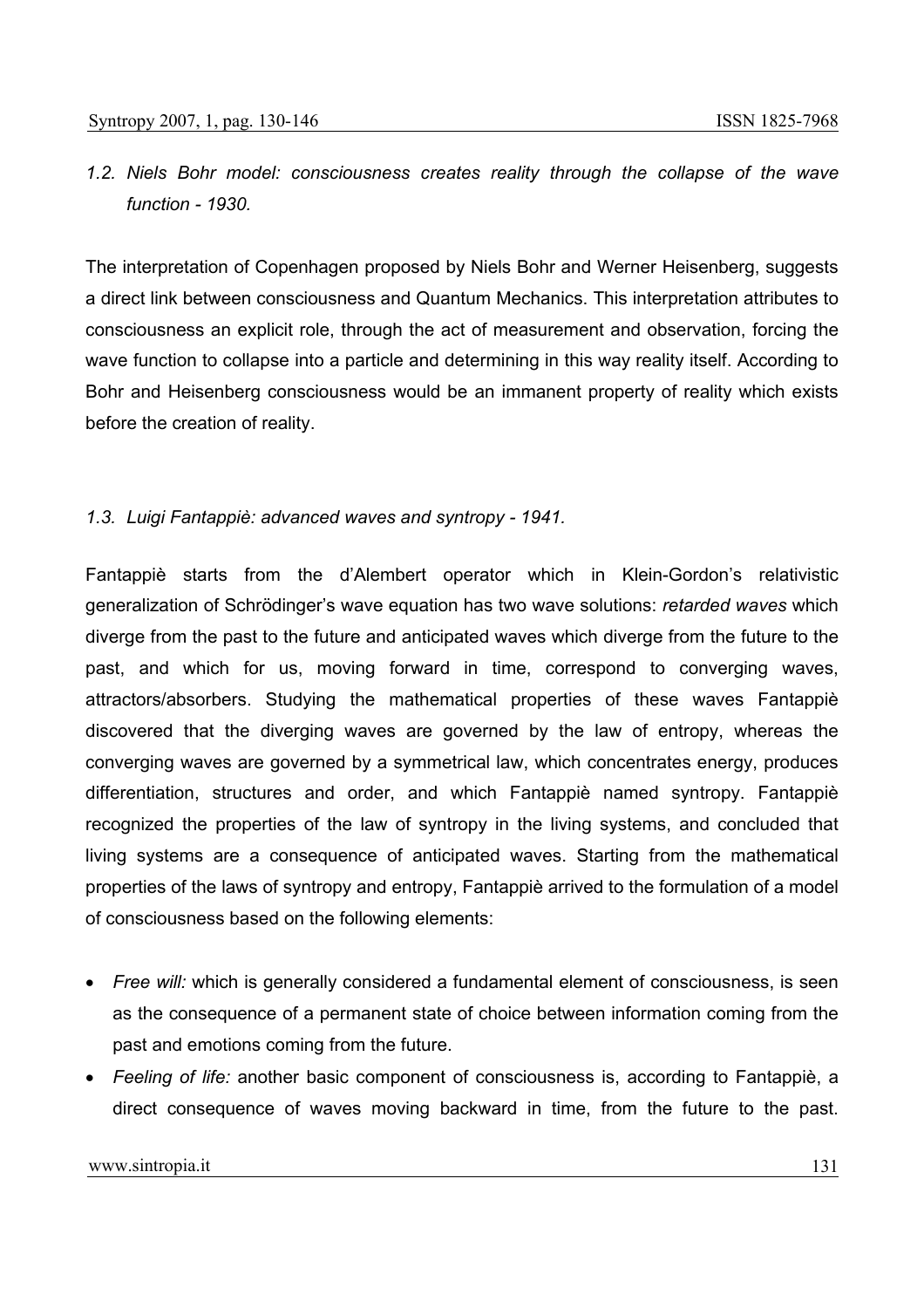Fantappiè says that when physical senses vanish, as in deep meditation, people experience states of consciousness in which past, present and future coexist. The coexistence of past, present and future would be a direct consequence of the coexistence of advanced and retarded waves.

• *Non local memory:* Fantappiè suggests the existence of non local correlations in the universe, as a consequence of the existence of advanced waves. For example, in living systems, memory could be a manifestation of non local links with past events which according to Klein-Gordon's equation are still existing.

Fantappiè's model is similar to the transactional interpretation of quantum mechanics and to the model of consciousness suggested by Chris King.

#### *1.4 David Bohm: implicate and explicate order - 1950.*

Bohm introduced the concepts of implicate and explicate order. In the implicate order there is no difference between mind and matter, while in the explicate order mind and matter are separated. When we deal with quantum mechanics the implicate order prevails, while when we deal with classical physics, the macroscopic laws, the explicate order prevails. According to Bohm, consciousness coincides with the implicate order. In the implicate order particles are in-formed, take form, through the collapse of the wave function, and the implicate order coincides therefore with the process of in-formation, taking form. Bohm used the example of music in order to explain the implicate order. When we listen to a piece of music we perceive the implicate order, the information associated to the subjective experience of music, and not only the explicate order (physical parameters of sound waves, such as the frequency and amplitude). According to Bohm each material particle contains a rudimental form of consciousness. The process of information constitutes the bridge between mental and material properties of particles. At the lowest level of matter, the quantum mechanical level, the mental (conscious) and physical processes would coincide.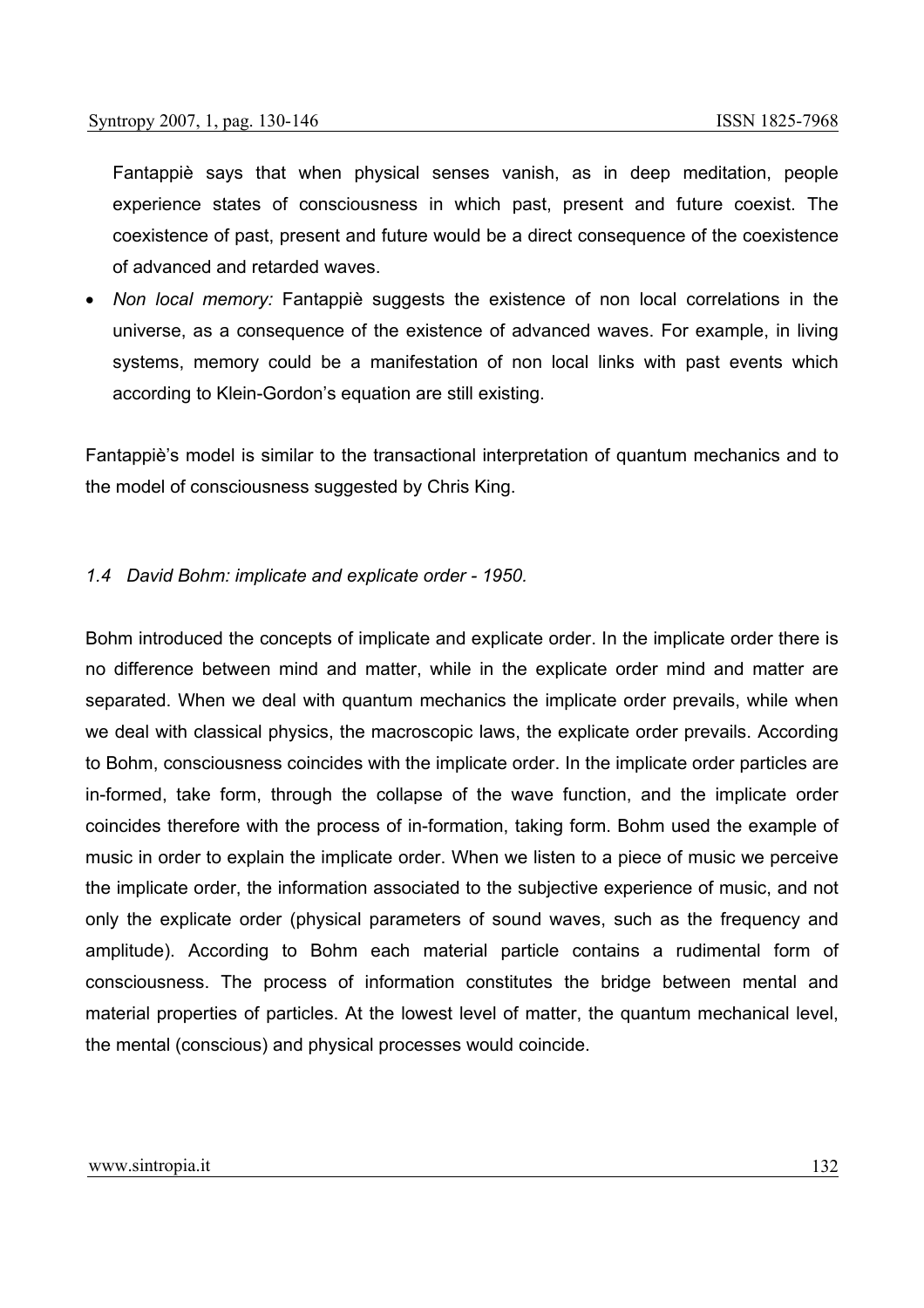### *1.5 Herbert Fröhlich: Bose-Einstein condensates - 1968.*

Bose-Einstein condensates are a state of matter which is reached at extremely low temperatures. These condensates show highly ordered structures which behave as one particle. In 1969 Fröhlich found that during digestion the dipoles of cells align and oscillate in a perfectly coordinated manner. Fröhlich suggested that this behaviour could lead to the formation of Bose-Einstein condensates at biological temperature. One important property of Bose-Einstein condensates is that they are able to amplify signals and code information; elements that according to Fröhlich are at the basis of consciousness. The work of Fröhlich inspired the model QBD (Quantum Brain Dynamics) of consciousness suggested by Umezawa and Ricciardi.

### *1.6. Evan Walker: synaptic tunneling effect - 1970.*

In quantum mechanics the tunneling effect is a phenomena in which a particle violates the principles of classical mechanics by passing through a potential barrier higher than the kinetic energy of the particle. According to Walker, thanks to the tunneling effect electrons can pass from a neuron membrane creating virtual neural networks, parallel to the macroscopic network, and to which consciousness would be associated.

The macroscopic neural system operates through synaptic messages, while the virtual neural system would operate through quantum synaptic tunneling effects. The real neural system would follow the laws of classical physics, while the virtual neural system would follow the laws of quantum mechanics. Consciousness would be the product of the laws of quantum mechanics, even though the behaviour of the brain can be described using classical physics.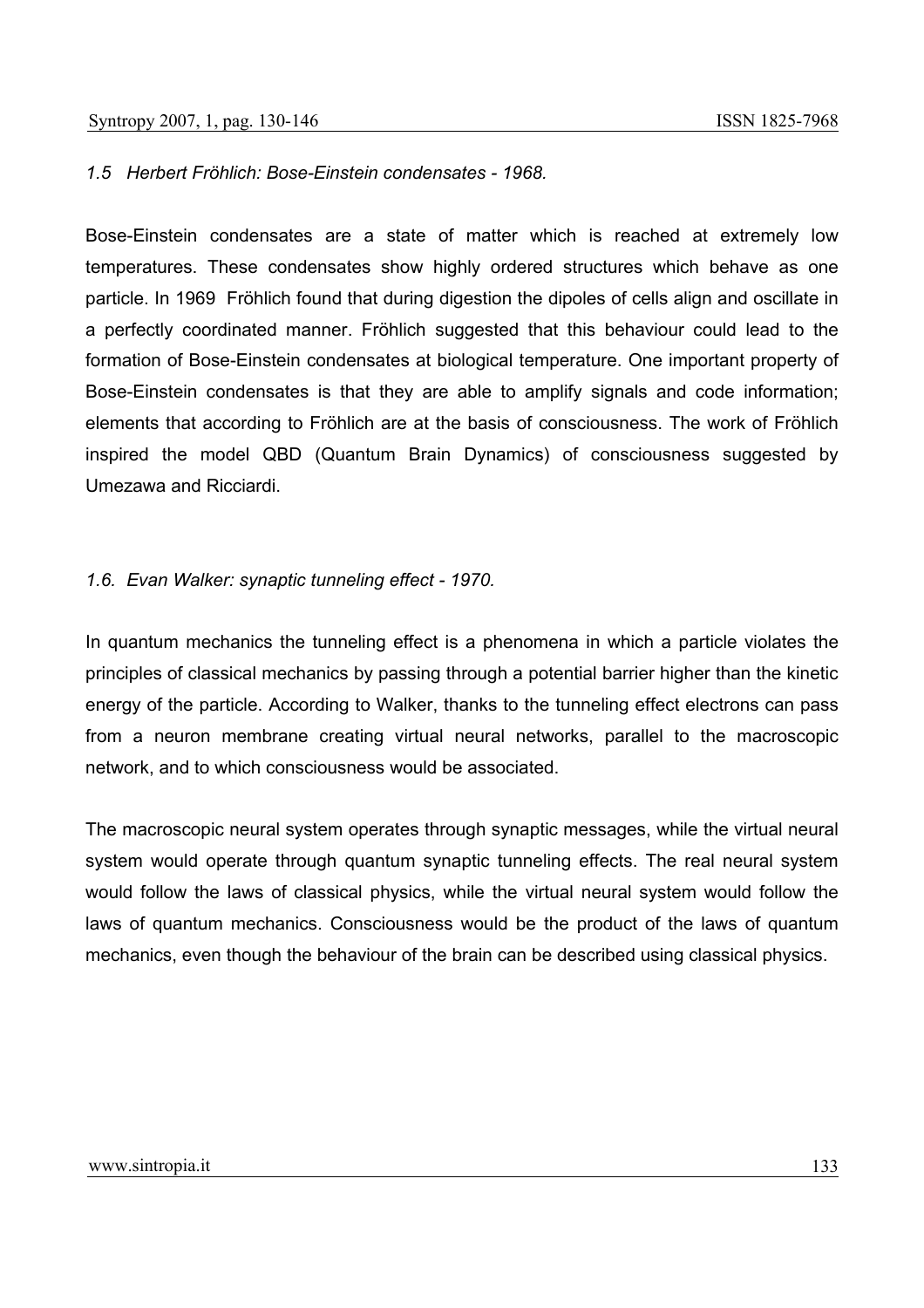# *1.7. Umezawa and Ricciardi: Quantum Field Theory (QFT) and Quantum Brain Dynamics (QBD) -1980.*

In 1967 Luigi Maria Ricciardi and Horoomi Umezawa suggested a model of consciousness base on Quantum Field Theory (QFT). This model starts from the work carried by Fröhlich on Bose-Einstein condensates. The functions of the brain are seen as a consequence of collective quantum order states. For example, memory is associated to "vacuum states". In QFT vacuum states are the lowest level of energy in which, by definition, no particle is present. The stability of vacuum states make them ideal as a unit of memory. Umezawa and Ricciardi underline that one of the properties of vacuum states is that of developing correlations and order which can extend to the macroscopic level, producing fields which can effect the neural system. According to Umezawa, consciousness would be the result of the sum of quantum processes, while the neural systems would be limited to the transmission of macroscopic signals. The model of Umezawa was further developed by Giuseppe Vitiello.

### *1.8. John Carew Eccles: psychons - 1986.*

John Carew Eccles, received the Nobel Prize in physiology in 1963 for discovering that chemical transmission of neural signals in vesicles presinaptic reticules determines only one exocytocis. Exocytocis is the unitary fundamental activity of the cerebral cortex and seems to obey a law of conservation. With quantum mechanics it is possible to explain this law of conservation introducing specific particles, which Eccles named psychons. According to Eccles psychons would be units of consciousness, which would connect together in order to produce a unitary experience and experiments show that exocytocis is governed by quantum processes. Eccles believes that mind is a non-material field, analogous to a probability field and that consciousness is triggered by the exocytocis process.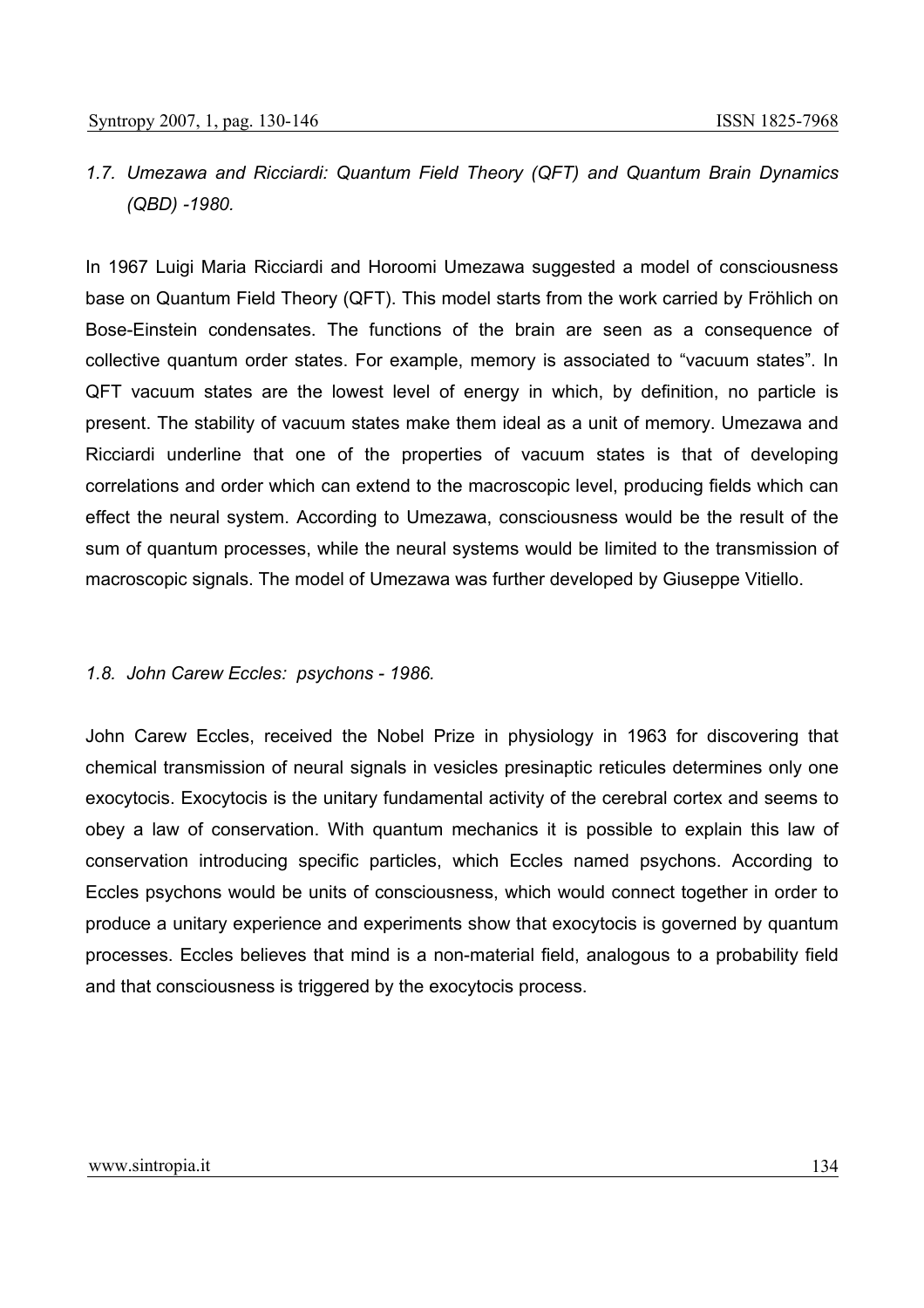### *1.9. Nick Herbert: pervasive consciousness - 1987.*

According to Herbert consciousness is a property which pervades all nature, a basic force of the universe. Herbert reaches this conclusion analyzing the probability principle, the existence of matter (objects are formed only when they are observed) and interconnection (entanglement). According to Herbert, these three principles are directly linked to the fundamental characteristics of consciousness: free will, ambiguity and interconnection.

#### *1.10. James Culbertson: psycho-space - 1987.*

According to Culbertson memory, which is at the basis of consciousness, is a consequence of the change of state of matter in time. In other words, memory is equivalent to different states of matter in time. From this point of view memory is not formed by data stored in the brain, but by links between different states of space-time, and consciousness would therefore be located outside the brain, in the space-time. In order to describe this concept Culberston coined the term psycho-space. All objects of nature change their state in time. Therefore, according to Culberston, all objects of nature could be endowed with consciousness.

### *1.11. Ian Marshall: Quantum Self Theory - 1989.*

Marshall starts from Fröhlich's work and links the holistic properties of consciousness to the behaviour of Bose-Einstein condensates. According to Marshall, conscious experiences arise when condensates are excited by electrical fields. Marshall believes that the collapse of the wave function always tends towards the formation of Bose-Einstein condensates and that a universal tendency towards the formation of life exists (anthropic principle). Mutations would not be casual, but would tend towards the formation of conscious life. The mental world (the conscious experience) would coincide with bosons (cohesive particles, such as gravitons and gluons which establish relations and can share the same states), while the material world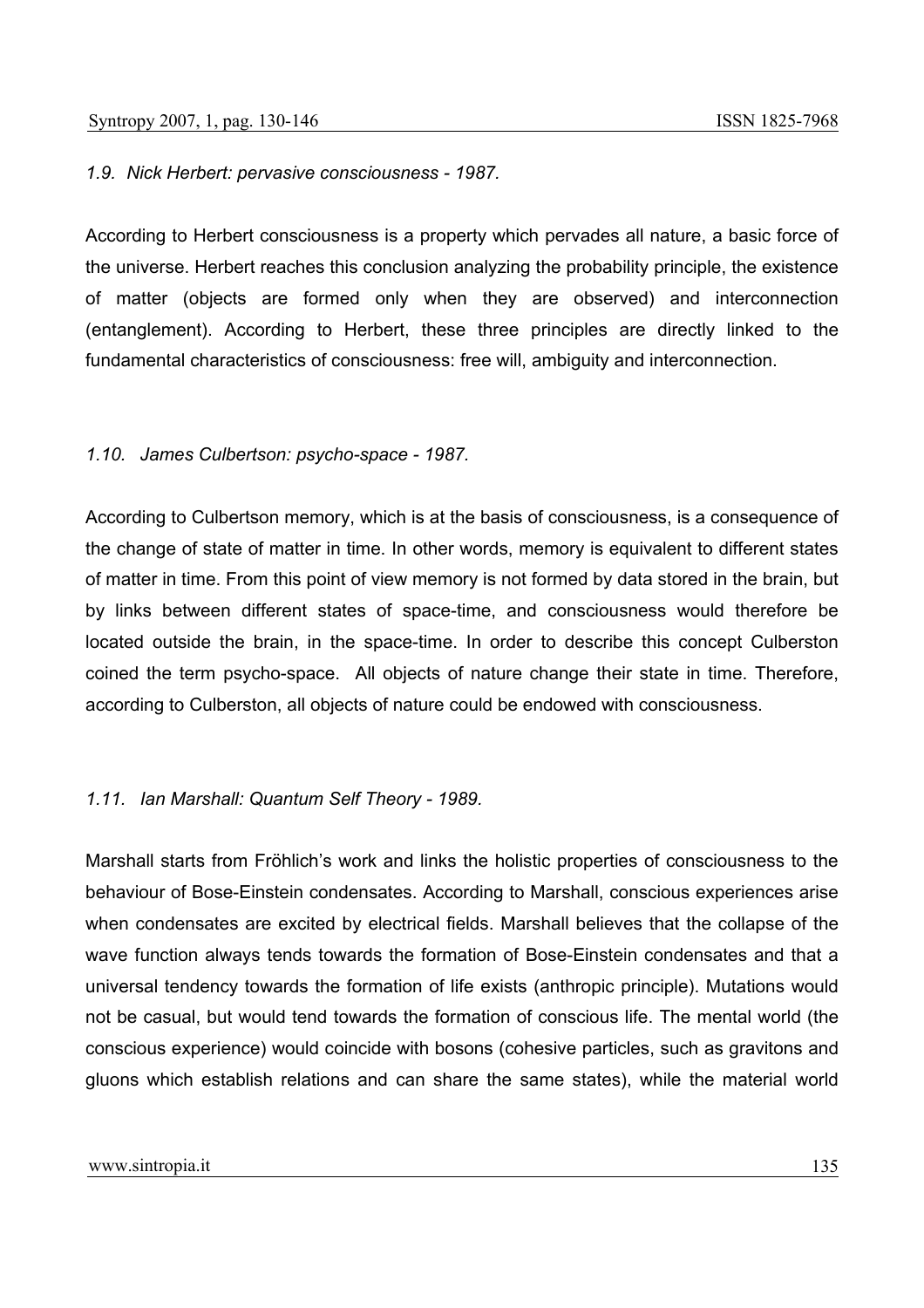would coincide with fermions (electrons, protons, neutrons) which do not share the same states.

## *1.12. Michael Lockwood: Many Minds Interpretation - 1989.*

Lockwood refers explicitly to the Many Worlds Interpretation of quantum mechanics. According to Lockwood, feelings are intrinsic attributes of physical states of the brain and would all coexist together, giving place to as many minds as all the possible combinations of these intrinsic attributes. Consciousness would then select the feelings and the mind, but would not create them.

# *1.13. Roger Penrose and Stuart Hameroff: ORCH-OR, Orchestrated Objective Reduction - 1989.*

Hameroff and Penrose start from the assumption that reality is based on three worlds: the platonic world, physical and mental worlds. While in the Copenhagen interpretation the physical world is a consequence of the mental world (observation) through the collapse of the wave function, in the Penrose and Hameroff model these worlds are separate and interact together through the collapse of the wave function.

Penrose and Hameroff suggest that in microtubules, which are components of the cytoskeleton, every 25msec the collapse of the wave function takes place, producing a conscious experience which puts the mental world in relation with the physical world. According to these authors the sum of the wave collapses would generate the flux of consciousness and an orchestration of organized states (Orch-OR)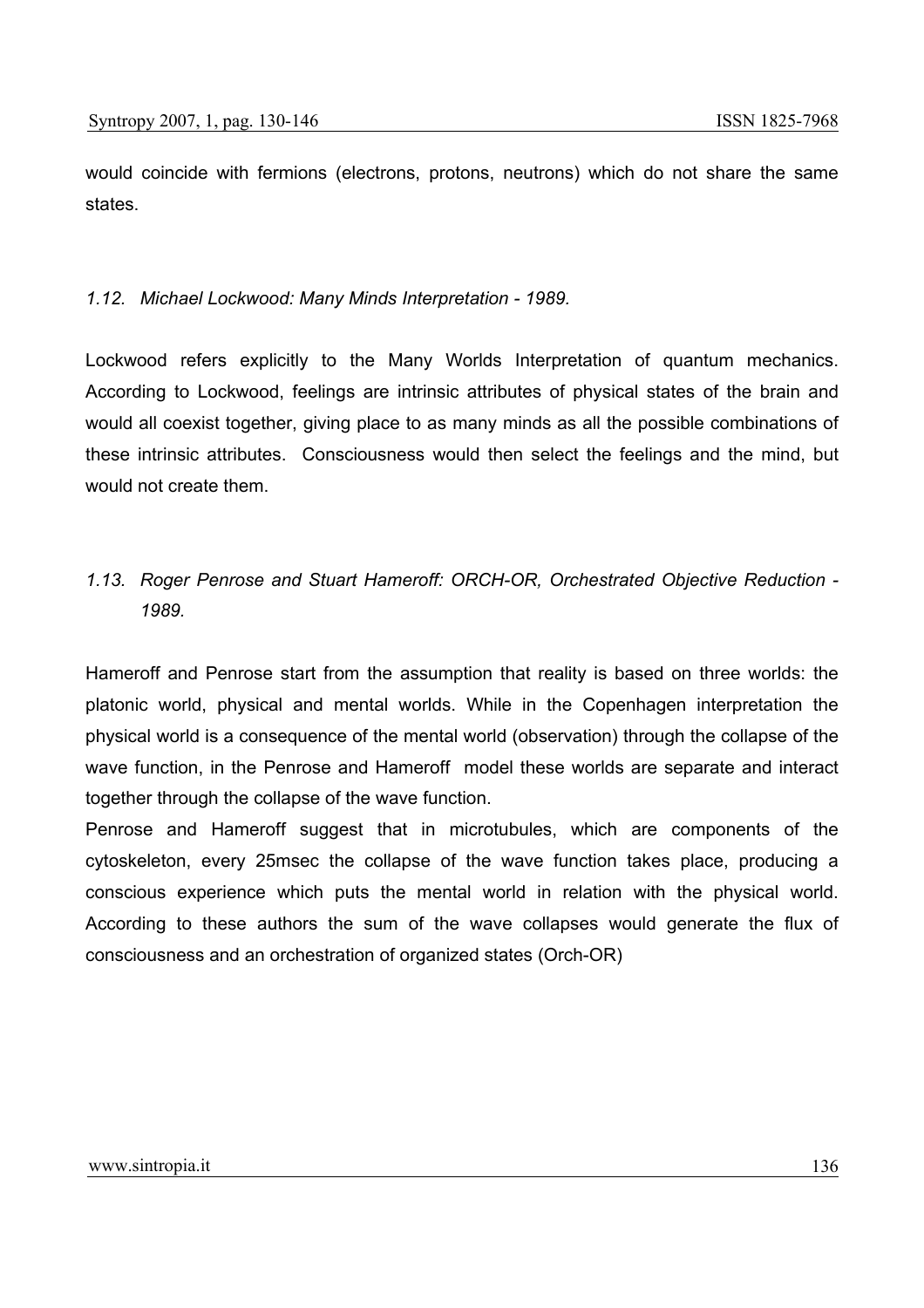## *1.14. Chris King: Supercausality and consciousness - 1989.*

Chris King suggests a model based on the transactional interpretation of quantum mechanics which starts from the dual solution of the relativistic wave equation (Klein-Gordon equation).

King states that quantum entities are always faced with bifurcations between past and future causes which require choices to be performed. King refers to the works of Eccles, Penrose and Hameroff works which show the relevance of quantum processes in living systems and suggests that according to the dual solution of the wave equation all living systems would be faced with bifurcations between causality and retrocausality. King names supercausality the sum of causality and retrocausality. These bifurcations would force living systems to operate choices which, according to King, is a common state to all living systems and to all the levels of organization of biological matter, from microstructures to macrostructures. As a consequence of the fact that all biological systems would act according to free will, and as a consequence of the fact that the outcome of free will is not determinable, biological systems should always show chaotic dynamics which cannot be studied in a deterministic or computational way.

King suggests two levels of explanation of consciousness. On the first level information moves from the mind to the brain as a consequence of the exercise of free will; on the second level, information flows from the brain to the mind thanks to the amplification of signals performed by the chaotic dynamics of the brain, which usual take the form of fractals.

# *1.15. Matti Pitkänen: TGD, Topological Geometro Dynamics - 1990.*

The TGD model of consciousness is based on the hypothesis of quantum jumps which involve different moments of time (quantum jumps between quantum histories) and on the concept that everything is consciousness. According to this model the universe starts from an initial state of maximum consciousness which diminishes each time an interconnection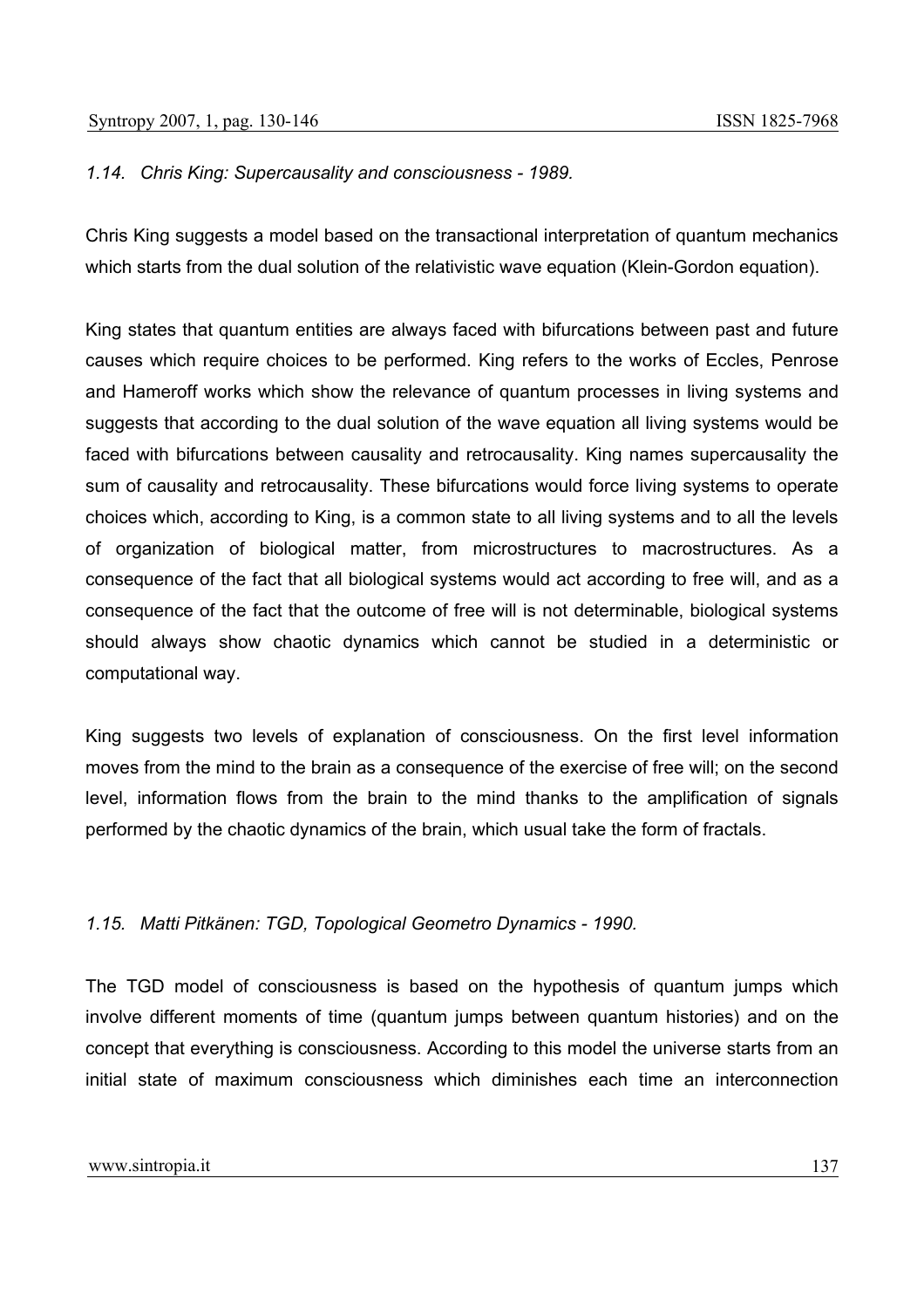(entanglement) is formed. In other words, consciousness would exist until it is not entangled, and consciousness can only be lost.

## *2.16. Karl Pribram: Holonomic model of mind- 1991.*

Karl Pribram suggested a holographic hypothesis of memory and mind. An hologram is a 3D photography produced with the use of the laser. In order to produce an hologram, the object is first lighted with a laser light, then a second laser light creates interference pattern with the first one and the interference pattern is stored in the photographic film. When the film is developed only the interference pattern is revealed, but when this pattern is lighted with a laser light, the original 3D object appears. When the holographic film is split in half and then lighted with a laser light, each part continues to contain the original 3D image. Even when the film is divided in minuscule fragments, each fragment will contain the original 3D image. Differently from classical photography, each part of a holographic film contains all the information. According to Pribram, memory is not stored in a specific location of the brain, but works as a hologram. Only the interference among waves is stored. According to this view each information is transformed by the brain in a wave, and all the waves interfere giving place to holograms. According to Pribram, the same equations used to analyze holograms (Fourier transformations) are used by the brain to retrieve memory.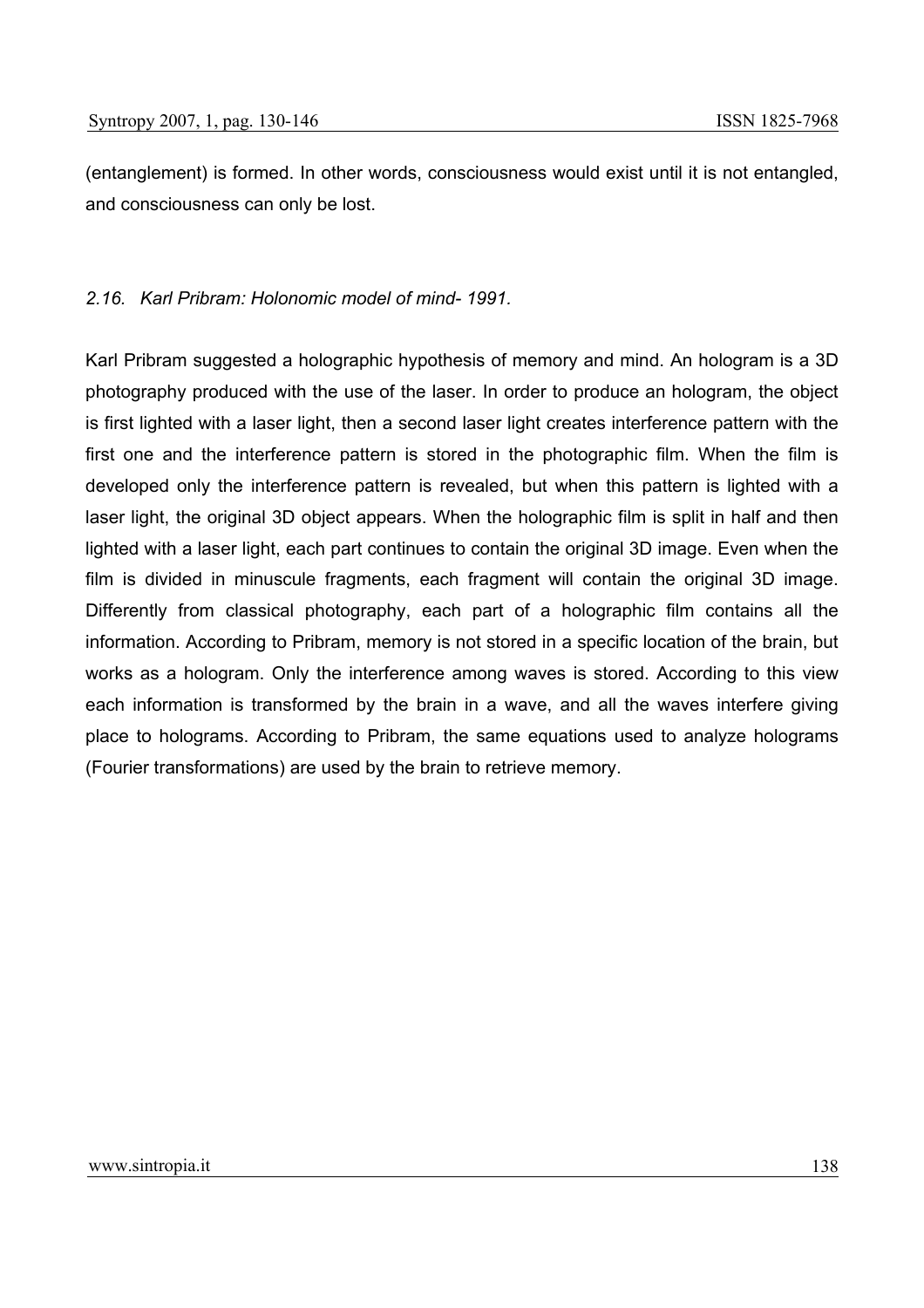## *1.17. Henry Stapp: Quantum State Reduction and Conscious Acts - 1993*

Stapp's model is based on the assumption that consciousness creates reality (Copenhagen interpretation). Stapp developed Von Neumann's idea that the objective universe is a consequence of the subjective one, and concluded that only the subjective experience is real, and that we can only know our subjective perceptions. Stapp model is based on three elements:

- 1. Reality is a consequence of finite events in the brain.
- 2. Each event produces an increase in consciousness.
- 3. Consciousness is the consequence of systems which observe.

## *1.18. Kunio Yasue: Quantum Brain Dynamics - 1995.*

Yasue Kunio and Jibu Mari started their work from Umezawa's model and developed a model in which brain waves are described using Schrödinger's wave equation and the brain is treated as a macroscopic quantum system. Yasue suggests that consciousness arises from the interaction of electromagnetic fields and molecular fields of water in proteins. The evolution of the neural wave equation would not be random, but would tend to optimize the function of neurons. Yasue suggests a cybernetic model of consciousness which is based on the interaction among waves, and not on the physical neural network.

# *2.19. Giuseppe Vitiello: dissipative model of consciousness - 1995.*

Vitiello developed a model based on QFT (Quantum Field Theory) which starts from Umezawa's works, in which "vacuum states" were considered as unities of memory. Vitiello underlines that a problem with Umezawa's model is that new information overwrites old information, losing old information. In order to overcome this limit Vitiello suggested a dissipative model of consciousness, in which living systems behave as dissipative systems in

#### www.sintropia.it 139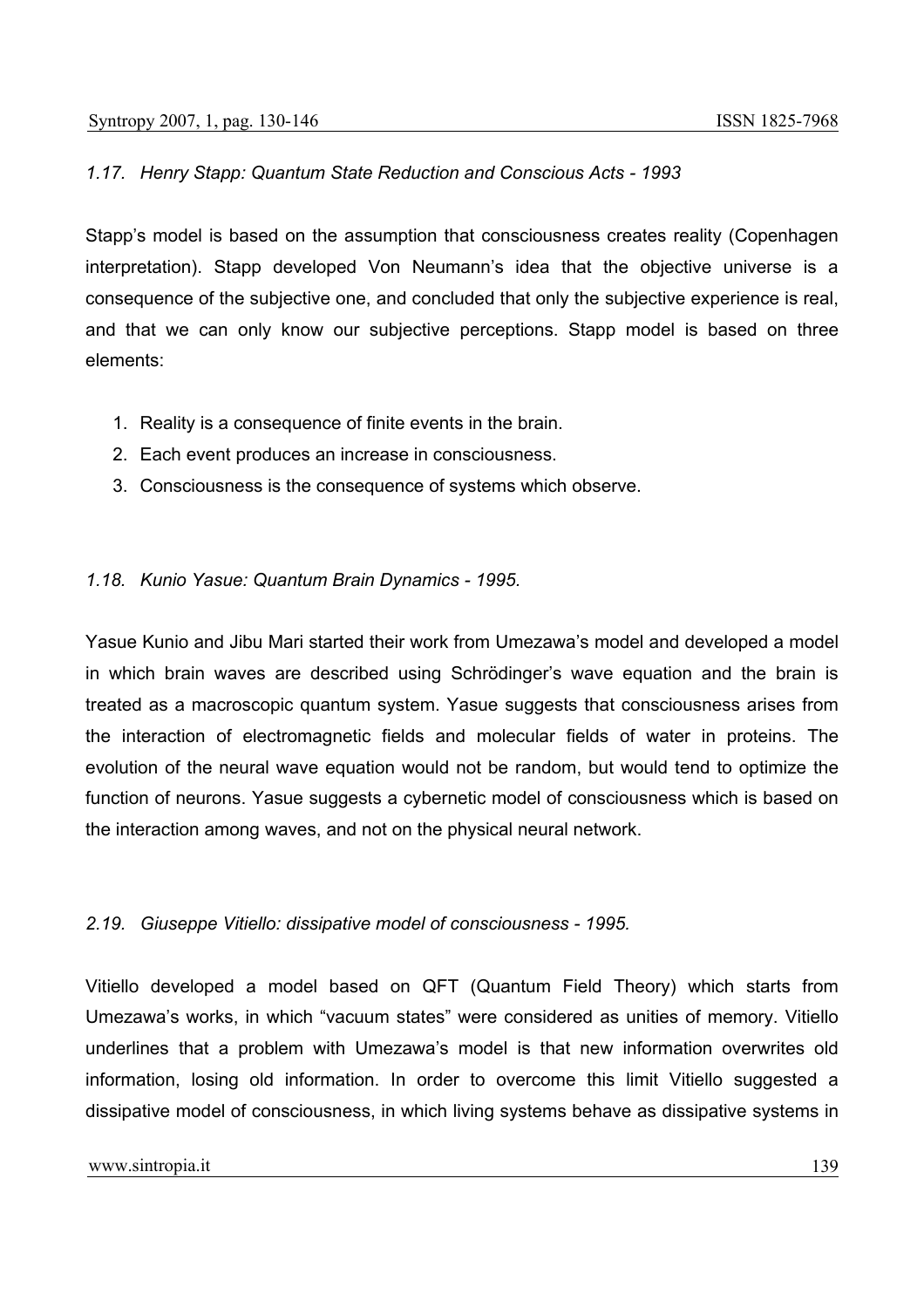order to maintain inner temperatures compatible with the requirements of vacuum states (vacuum states require extremely low temperatures). When the brain is described as a dissipative system, it is necessary to introduce, in the mathematical formalism of QFT, the environment which absorbs the energy dissipated by the brain. According to this mathematical formalism, the environment, in order to be able to absorb energy, must have a backward in-time direction, opposite to that of the brain. The cognitive function of the brain that Vitiello tries to explain is memory, which by definition is a irreversible process which moves from the past to the future. As a consequence the environment must move backwards in time, from the future to the past.

Vitiello's model allows to increase the degrees of freedom and the size of information which can be stored in vacuum states, solving in this way the overwriting problem of Umezawa's model. Vitiello concludes that consciousness derives from the constant interaction of the brain with its double, which is the environment.

## *1.20. Alex Kaivarainen: hierarchical model of consciousness - 1996.*

Kaivarainen's model starts from the assumption that neural excitation depends on 4 waves:

- thermal (de Broglie waves B waves)
- electromagnetic (IR waves)
- acoustical (tr waves)
- gravitational (Ib waves).

For this purpose 4 new types of particles are introduced:

- *1. Effectons (waves tr and lb);*
- *2. Convertons (interaction of tr and lb);*
- *3. Transitons (tr and lb states);*
- *4. Deformons (superposition of transitions and convertons).*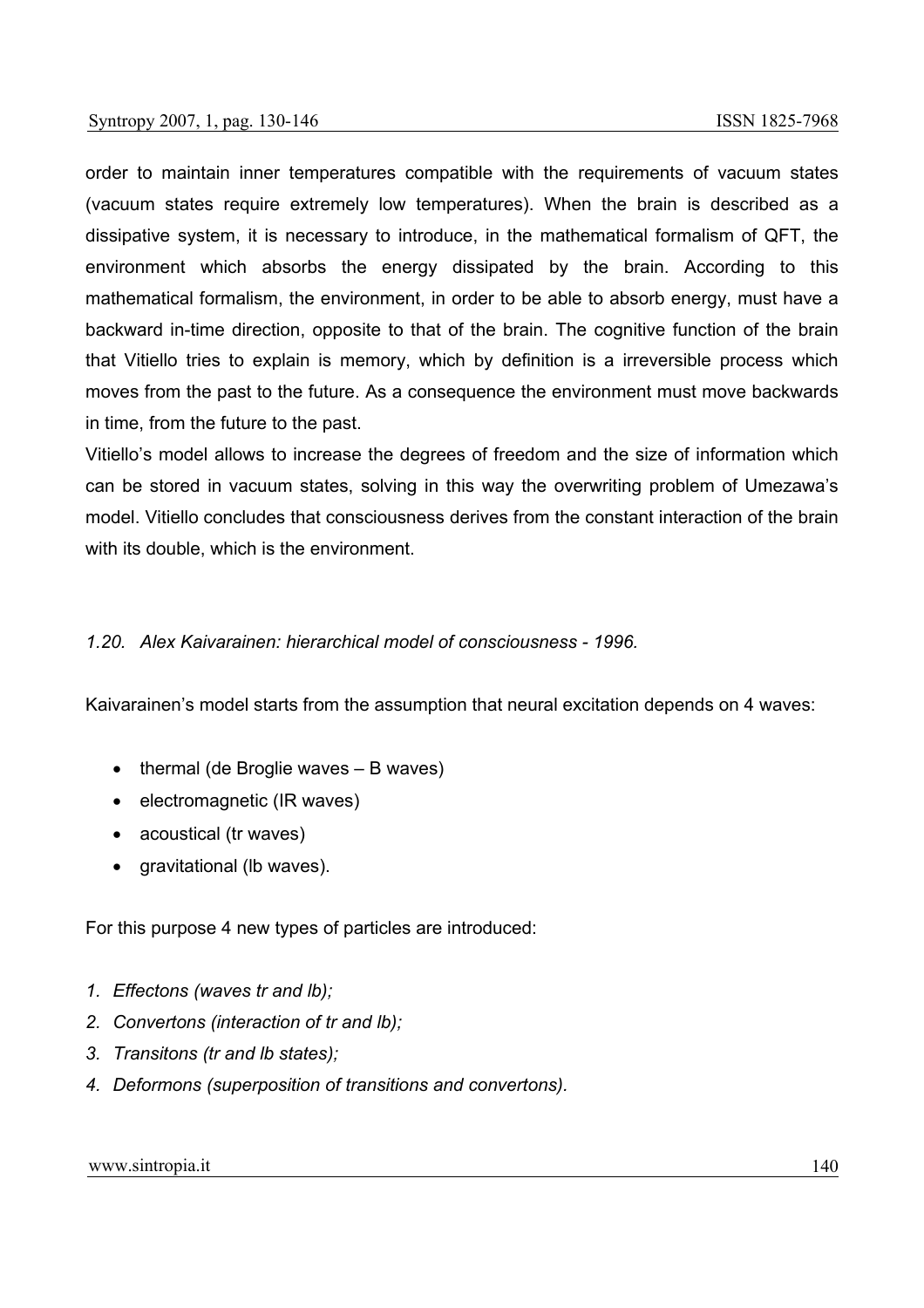According to Kaivarainen this model could justify condensates at biological temperatures.

## *1.21. Massimo Bondi: synaptic junctions and consciousness - 1998.*

Bondi studied those situations during which consciousness vanishes, for example sleep, anesthesia and pathological conditions. These conditions (physiological, pharmacological and pathological), would demonstrate the global nature of consciousness which turns on and off when the neural structure (synaptic junctions) loose their computational property of quantum origin. The model suggested by Bondi is based on the existence of channels which spiral through the labyrinth structures of the cortical system creating a flux of particles which determine a constant state of consciousness.

### *1.22. Hupping Hu: spin mediated consciousness - 2002.*

Hu underlines that spin is becoming the key element of quantum mechanics. Hu associates each spin to a mental pixel. The model of consciousness which is derived has non-local and non-computational properties.

## *2. Conclusions*

The models which have been described in this review can be divided in three main categories:

- 1. models which assume that consciousness creates reality and that consciousness is an immanent property of reality;
- 2. models which link consciousness to the probabilistic properties of quantum mechanics;
- 3. models which attribute consciousness to a principle of order of quantum mechanics.

www.sintropia.it 141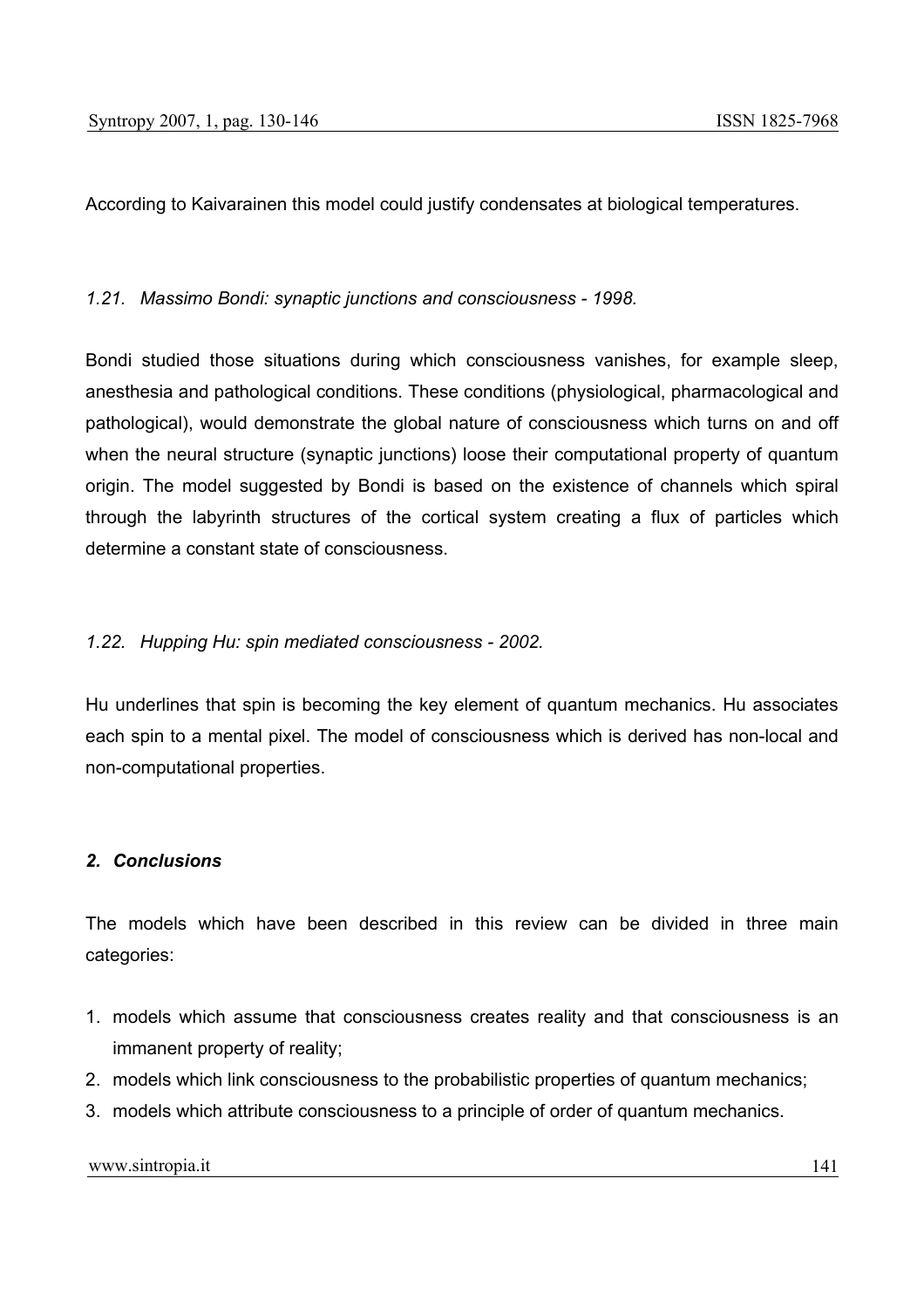| <b>Consciousness creates</b>                                               | $\mathbf{2}$                                                                                                                                         | 3)                                                                                                                                                                                     |
|----------------------------------------------------------------------------|------------------------------------------------------------------------------------------------------------------------------------------------------|----------------------------------------------------------------------------------------------------------------------------------------------------------------------------------------|
| reality                                                                    | Probability                                                                                                                                          | Order principle                                                                                                                                                                        |
| Bohr (1930)<br>Herbert (1987)<br>Penrose e Hameroff (1989)<br>Stapp (1993) | Lotka (1924)<br>Bohm (1950)<br><b>Walker (1970)</b><br>Culbertson (1987)<br>Lockwood (1989)<br>Pitkänen (1990)<br>Kaivarainen (1996)<br>Bondi (1998) | Fantappiè (1941)<br>Fröhlich (1968)<br>Umezawa e Ricciardi (1980)<br>Eccles (1986)<br>Marshall (1989)<br>King (1989)<br>Pribram (1991)<br>Yasue (1995)<br>Vitiello (1995)<br>Hu (2002) |

In table 1 each model is associated to one of these three categories.

*Table 1: classification of quantum models of consciousness* 

Analyzing the quantum models of consciousness which belong to the first category a tendency towards mysticism can be observed. All these models start from the Copenhagen interpretation of quantum mechanics and assume that consciousness itself determines reality. These models try to describe the creation of reality as a consequence of panpsychism, and assume that consciousness is an immanent property which precedes the formation of reality. The concept of panpsychism is explicitly used by most of the authors of this category. These assumptions cannot be falsified or tested in an experiment.

Analyzing the quantum models of consciousness which belong to the second category, also in this case, it arises that it is impossible to falsify the assumptions or test the models using experiments, as they consider consciousness to be linked to a realm, for example that of the Planck's constant, which cannot be observed by modern science.

Analyzing the third group of models which attribute consciousness to principles of order which have been already discovered and used for physical applications (laser, superconductors, etc.) it is possible to imagine experimental tests which could falsify them. It is though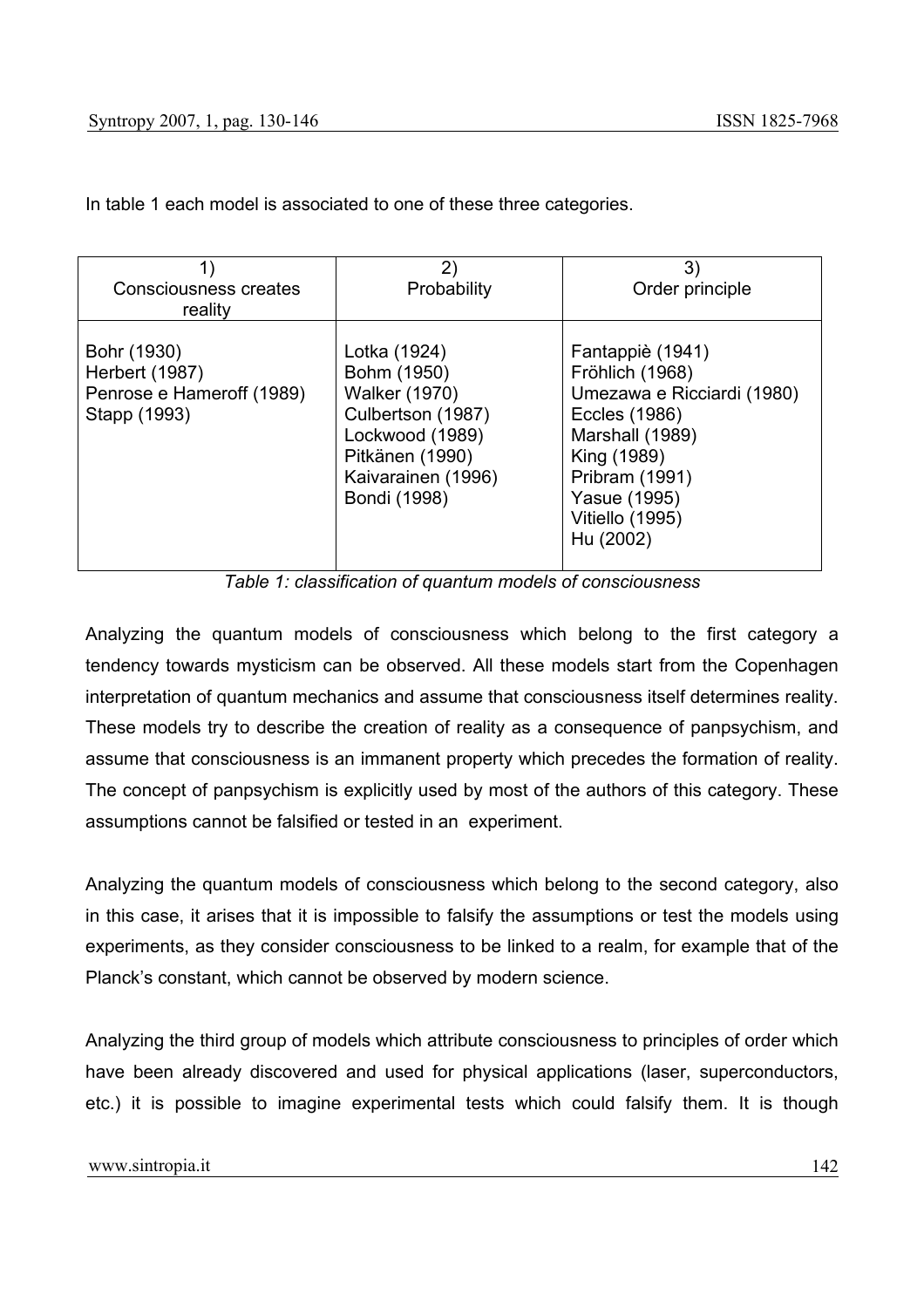important to note that many of these models require conditions which are not compatible with the characteristics of biological systems. The order principles on which most of these models are based require extreme physical conditions such as, for example, absolute zero temperatures (-273 C°).

Using together the criteria of scientific falsification and the criteria of biological compatibility only the models suggested by Luigi Fantappiè and Chris King survive this selection. It is interesting to note that these models are not pure quantum mechanical models, as they both originate from the generalization of Schrödinger's wave equation (quantum mechanics) with special relativity.

In conclusion, it seems that all the models of consciousness which start from quantum mechanics cannot be translated into experiments, either because they cannot be falsified or because they are not compatible with the requirements of biology. The only two models which offer the possibility to be translated into experiments are those which unite quantum mechanics with special relativity.

## *Bibliography*

- 1. Baaquie B., Martin F., *Quantum Psyche. Quantum Field Theory of the Human Psyche,*  NeuroQuantology, March 2005, Vol. 3(1):7-42;
- 2. Bernoider G., *Quantum Neurodynamics and the Relation to Conscious Experience*, NeuroQuantology, June 2003, Vol. 1(2):163-168;
- 3. Bohm D., *Wholeness and the implicate order*, Routledge, Oxford,1980;
- 4. Bondi M., *Quantum Electrodynamics and Unified Synaptic Channel in the identification of Consciousness,* NeuroQuantology, June 2005, Vol. 3(2): 119-133;
- 5. Craddock T.J.A., Tuszynski J.A., *On the Role of the Microtubules in Cognitive brain Functions,* NeuroQuantology, March 2007, Vol. 5(1): 32-57;
- 6. Cramer J.G., *The Transactional Interpretation of Quantum Mechanics*, Reviews of Modern Physics, July 1986, 58:647-688;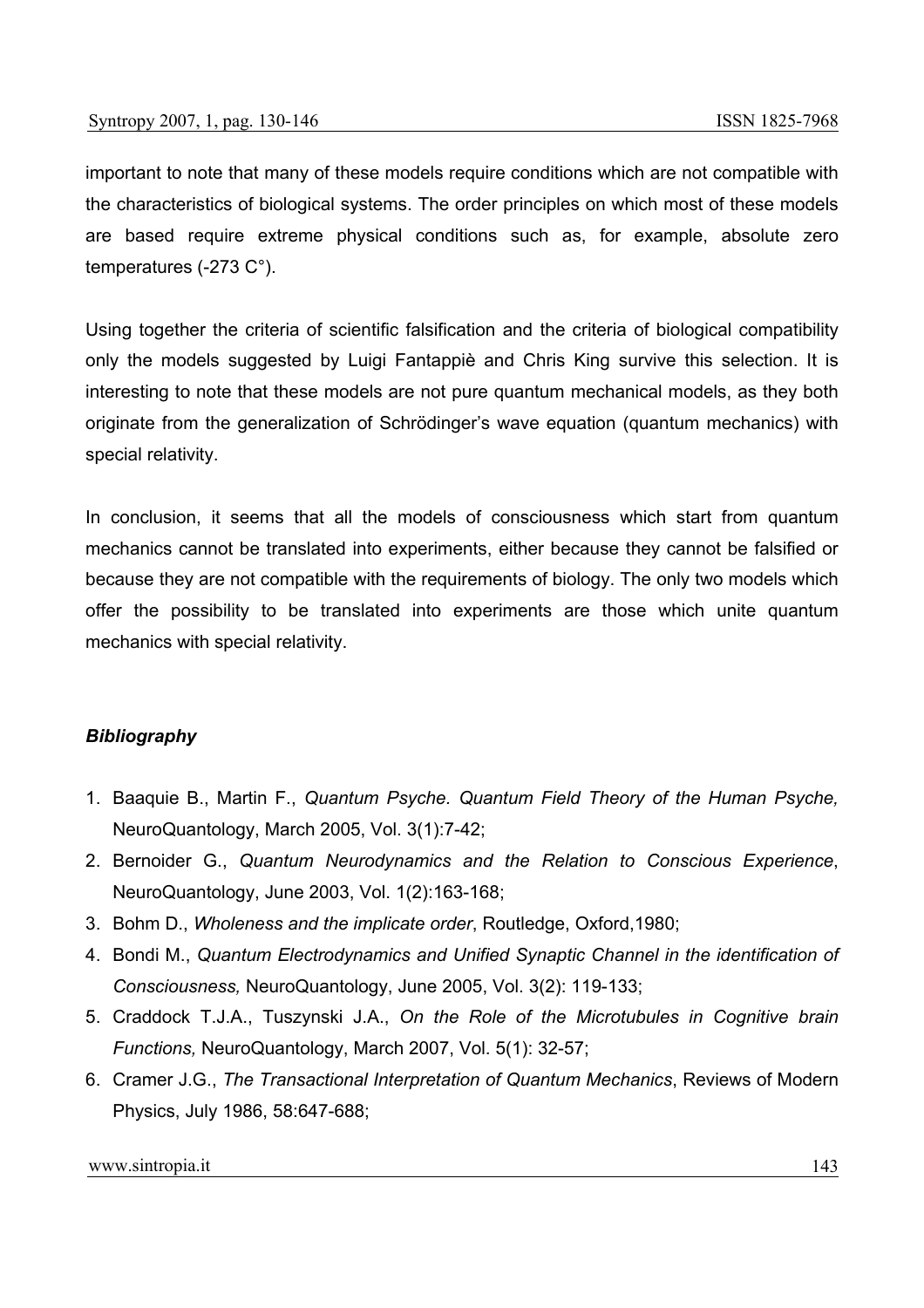- 7. Culbertson J., *The minds of robots,* University of Illinois Press, 1963;
- 8. Culbertson J., *Sensetions, memories and the flow of time,* Cromwell Press, Trowbridge, UK,1976;
- 9. Eccles J., *Evolution of the brain*, Routledge, Oxford, 1989;
- 10. Eccles J., *The self and its brain*, Springer, Berlin, Germany, 1994;
- 11. Fantappiè L., *Principi di una teoria unitaria del mondo fisico e biologico*, Di Renzo Editore, Roma, 1991;
- 12. Fantappiè L., *Conferenze scelte*, Di Renzo Editore, Roma, 1993;
- 13. Flanagan B.J., *Multi-Scaling, Quantum Theory, and the Foundations of Perception,*  NeuroQuantology, December 2003, Vol. 1(4):404-427;
- 14. Fröhlich H., *Long range coherence and energy strorage in biological systems*, Int. J. Quantum Chemistry 1968, 2:641-649;
- *15.* Georgiev D.D., *Consciousness Operates Beyond the Timescale for Discerning Time Intervals,* NeuroQuantology, March 2004, Vol. 2(1):122-145;
- 16. Georgiev D.D., *Falsifications of Hameroff-Penrose Orch-Or Model of Consciousness and Novel Avenues for Development of Quantum Mind Theory,* NeuroQuantology, March 2007, Vol. 5(1):145-174;
- 17. Globus G., *Quantum Intentionality,* NeuroQuantology, March 2006, Vol. 4(3):222-239;
- 18. Hameroff S., Penrose R., *Conscious events as orchestrated space-time selections,*  Neuroquantology, 2003, Vol. 1(1):10-35;
- 19. Hameroff S., *Quantum computation in brain microtubules: the Penrose-Hameroff model of consciousness,* Phil. Trans. R. Soc. Lond. 1998, 356:1869-1896;
- 20. Hameroff S., *Consciousness, the brain and spacetime geometry,* in *The Annals of the New York Accademy of Sciences*, Special Issue Cajal and Consciousness, 1998;
- 21. Hameroff S., *Orchestrated reduction of quantum coherence in brain microtubules,*  Neuroquantology, March 2007, Vol. 5(1):1-8;
- 22. Herbert N., *Quantum Reality: Beyond the New Physics*, American Journal of Physics, May 1987, 55(5):478-479;
- *23.* Hu H., Wu M., *Spin as Primordial Self-Referential Process Driving Quantum mechanics, Spacetime Dynamics and Consciousness,* NeuroQuantology, March 2004, Vol. 2 (1):41- 49;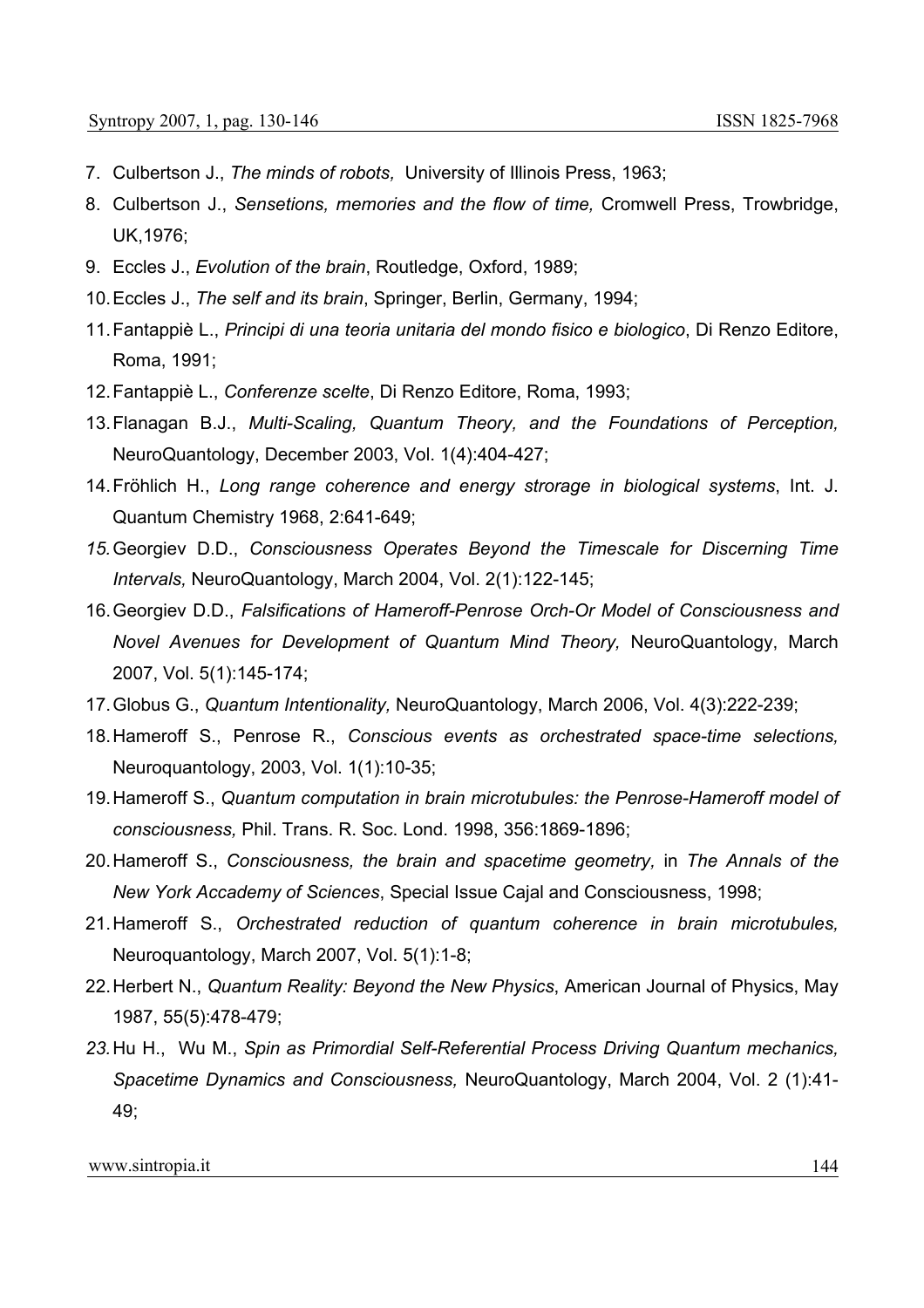- 24. Järvilehto T., *Consciousness and the Ultimate Essence of Matter,* NeuroQuantology, September 2004, Vol. 2(3):210-218;
- 25. Jibu, M., Yasue, K., *Quantum brain dynamics and consciousness*, in Advances in Consciousness Research, Vol.3, John Benjamins Publishing Company, Amsterdam, 1995;
- 26. Kaivarainen A., *Hierarchic Model of Consciousness,* NeuroQuantology, September 2005, Vol. 3(3):180-219;
- 27. Khoshbin M.R., *Achille's Heels of the ORCH OR Model,* NeuroQuantology, March 2007, Vol. 5(1): 182-185;
- 28. King C.C., *Chaos, Quantum-transactions and Consciousness,* NeuroQuantology, March 2003, Vol. 1(1):129-162;
- 29. King C.C., *Dual-Time Supercausality*, Physics Essays, 1989, 2(2):128-151;
- 30. King C.C., *Did Membrane Electrochemistry Precede Translation?*, Origins of Life & Evolution of the Biosphere 1990, 20:15-25;
- 31. King C.C., *Fractal and Chaotic Dynamics in the Brain*, Prog Neurobiol 1991, 36:279-308;
- 32. King C.C., *Fractal neurodyamics and quantum chaos: Resolving the mind-brain paradox through novel biophysics*, In E. Mac Cormac and M. Stamenov (Eds.), *Fractals of brain, fractals of mind*, Advances in Consciousness Research, 7, John Benjamin Publishing Company, Amsterdam, 1996;
- 33. King CC. *Quantum Mechanics, Chaos and the Conscious Brain*, J Mind and Behavior 1996b, 18:155-170;
- 34. Lockwood M., *Mind*, *brain and the quantum,* Basil Blackwell, Oxford, 1989;
- 35. Lotka AJ., *Elements of Mathematical Biology*, Dover Publications, New York, 1924;
- 36. Mac Cormac E., Stamenov M.I., *Fractals of brain, fractals of mind*, in Advances in Consciousness Research, Vol. 7, John Benjamins Publishing Company, Amsterdam 1996;
- 37. Marshall, I.N., *Consciousness and Bose-Einstein Condensates*, New Ideas in Psychology 1989, 7 :73 – 85;
- 38. Marshall I.N., Zohar D., *Quantum Society,* William Morrow, New York, 1994;
- 39. Matsushima K., Kotani S., *Neuronal microtubule-associated proteins,* NeuroQuantology, March 2007, Vol. 5(1): 9-31;